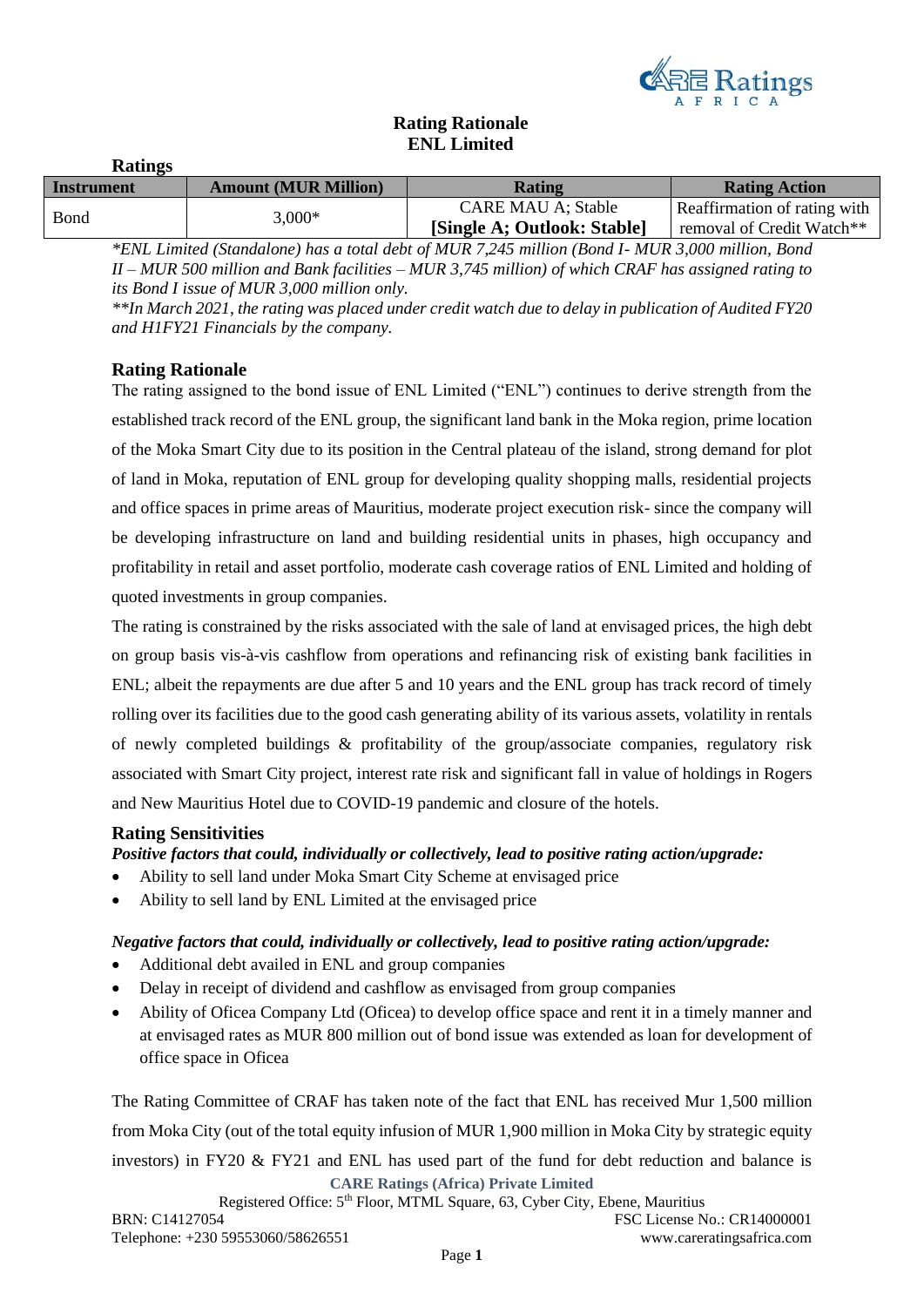

maintained in Banks. The Rating Committee has removed the Credit Watch, after considering the above, Audited FY20 and 9MFY21 financials and statement by ENL's management that ENL will hold on to the liquidity (cash- MUR 500-700 million and overdraft of MUR 569 million) to meet its interest expenses over next 1 year (around MUR 350-400 million in FY21) and other costs. During discussion, ENL management also articulated that ENL has not provided any Corporate Guarantee to any of the debt raised by any of its group or associate companies (Commercial Investment Property Fund, ENL Commercial, ENL Property, Moka City, Oficea and Rogers and NMH). Utilization of substantial part of the liquidity to support group companies will trigger a rating revision. The management also informed that they would maintain a certain level of indebtedness in ENL (between MUR 5,000-7,000 million) based on requirement to invest in group companies for development of yield /cashflow generating assets.

## **BACKGROUND**

ENL Limited ("ENL") is the surviving entity post the restructuring and amalgamation of Ex-ENL Ltd., ENL Finance, ENL Land and ENL Commercial into La Sablonniere. Subsequently La Sablonniere was renamed as ENL Limited w.e.f. January 2019.

ENL group currently owns around 22,369 arpents (acres) of land in Moka (Centre of the island and most populated & one of the posh areas of Mauritius), Savannah (South) and Bel Ombre/Case Noyale (South-West). ENL grows sugar cane on 15,000 arpent of land and have earmarked about 5% of this area (around 1,000 arpent near Moka) for real estate development over next 10 years. In 2011, the group inaugurated the Bagatelle Mall (utilizing part of land), which as on date is the most popular mall of Mauritius and has increased the land value in Moka region.

Four of the group's companies (ENL Limited [CARE MAU A; Stable], Rogers, Ascencia [rated CARE MAU A+; Stable] and Commercial Investment Property Fund [CIPF: rated CARE MAU A-(SO); Stable]) are listed on the Stock Exchange of Mauritius. Current structure of ENL group is as under:



ENL is governed by a 12-member Board of Directors comprising of 5 members from the Noel family and a number of eminent industrialists and professionals. The strategic affairs are looked after by Mr. Hector Espitalier-Noel - Chairman of the group and his brother Eric Espitalier-Noel. They are assisted by Mr. Paul Tsang (Group Head of Finance) associated with ENL group for more than 25 years and a team of experienced and qualified professionals.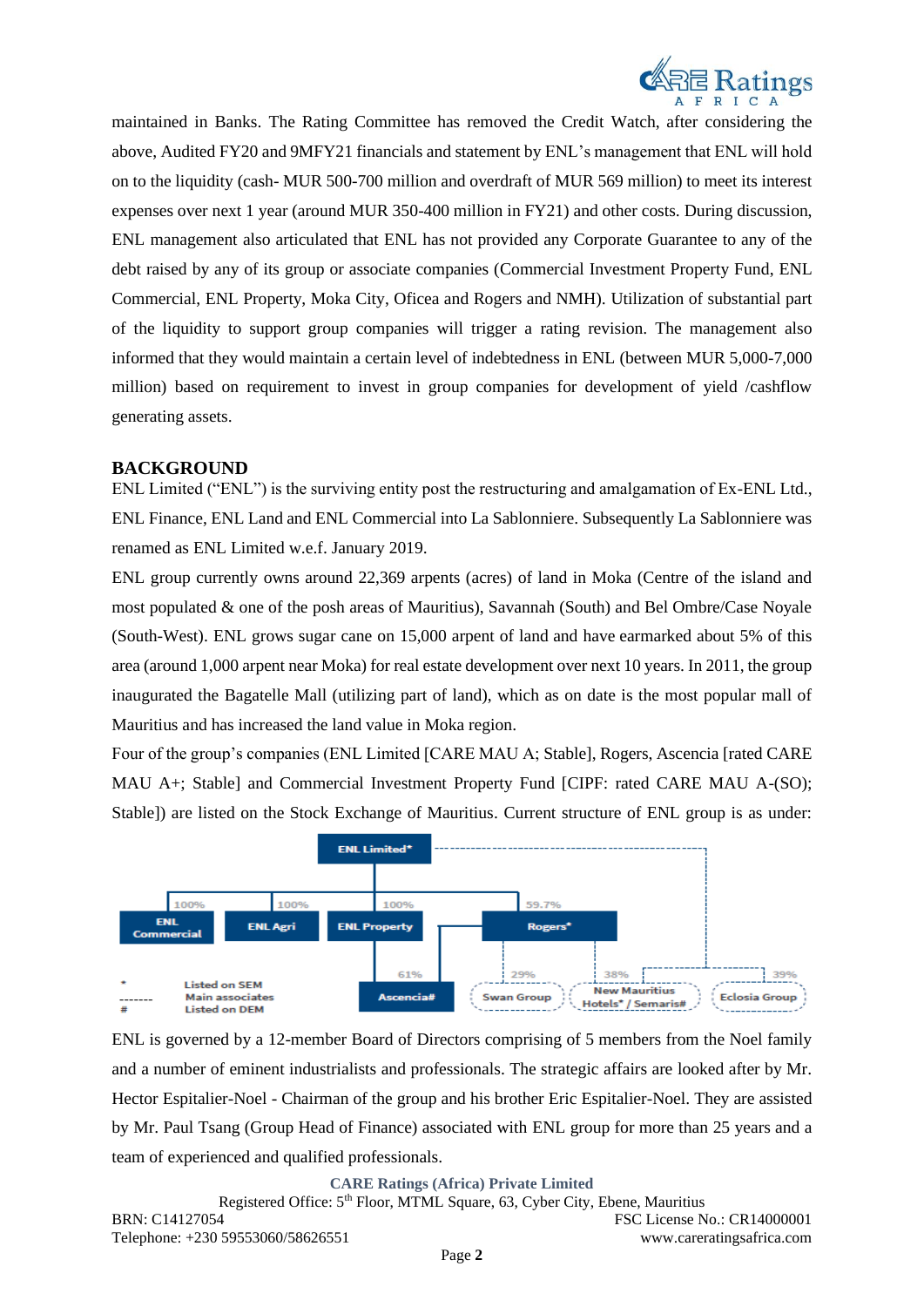

## **CREDIT RISK ASSESSMENT**

#### **Long track record of the ENL group & its experienced promoters**

Incorporated in 1944, ENL Limited is the investment & holding company of ENL group. ENL is currently managed by the fifth generation of the Espitalier Noël family, who are the controlling shareholders of ENL and have played a historic role in the economic development of Mauritius. Since 1821, the Espitalier Noel family has been involved in sugar production (then the key sector of the economy) in Mauritius. As the economy of the country has grown and diversified, the business of ENL has followed suit. Today the group manages a portfolio of more than 100 operating company engaged in varying industries from agriculture, land, real estate, hospitality, logistics, fintech, commerce and manufacturing. A brief on various business segment's turnover and its profitability reflecting steady cash flows is as follows:

|                         | <b>Turnover</b> |             | <b>PAT</b>  |               | Group | <b>Debt</b> |                       |             |
|-------------------------|-----------------|-------------|-------------|---------------|-------|-------------|-----------------------|-------------|
|                         | <b>9MFY21</b>   | <b>FY20</b> | <b>FY19</b> | <b>9MFY21</b> | FY20  | <b>FY19</b> |                       | <b>FY20</b> |
| Commerce and industry   | 2,562           | 3,615       | 3,927       | 60            | 51    | 145         | <b>ENL</b> Commercial | 1,660       |
| Agro-industry           | 575             | 790         | 798         | (62)          | (17)  | 17          | <b>ENL</b> Limited    |             |
| Land and investments    | 10              | 36          | 27          | (198)         | (392) | (512)       | (Standalone)          | 7,358       |
| Corporate office        | ⇁               |             |             | (24)          | (30)  | (45)        |                       |             |
| <b>Real Estate</b>      | 2,036           | 2,774       | 3,087       | 264           | 43    | 1,022       | <b>ENL</b> Property   | 2,842       |
| Hospitality and leisure | 680             | 3,058       | 3,844       | (1,632)       | (673) | 187         |                       |             |
| Logistics               | 2,892           | 3.191       | 3,500       | 134           | 86    | 101         | Rogers and<br>Company | 14,700      |
| Financial services      | 635             | 884         | 839         | 134           | (25)  | 146         |                       |             |
| <b>Total</b>            | 9,397           | 14,353      | 16,027      | (1,326)       | (957) | 1,061       |                       | 26,560      |

#### **Business Sector-wise Financials of ENL Limited (Consolidated)**

A brief overview of the sector wise performance is as follows:

**Agro Industry**- Engaged in farming on 15,000 arpents of land in Moka, Savannah and Bel Ombre, used for growing sugar cane, food crop, coffee, ornamental plants and poultry. It holds 39% stake in Eclosia group (engaged in poultry production and agro-supplies). The performance of the segment relies mostly on sugar operations and some important sub-operations such as food crops, poultry and landscaping. COVID-19 has had a marginal impact on the segment, except for landscaping as 30% of their activities relate to the hospitality sector. Both food crop and poultry farming businesses kept operating during lockdown to ensure food security in the country.

**Commerce & Industry -** The Commerce & industry is engaged in car dealership (Axess), eyewear manufacturing (Plastinax), fibre glass and plastic wares manufacturing, including swimming pools and storage tanks (Nabridas), and the supply of building materials (Grewals). The operations are heavily dependent on consumption and the advent of COVID-19, with lockdown and border closure having an impact on the segment's performance. Significant cost-cutting measures were worked out and implemented. The company also reviewed its processes to make operations leaner and ready for a pickup of the market. The sector posted a PAT of MUR 51 million in FY20 and MUR 60 million in 9MFY21.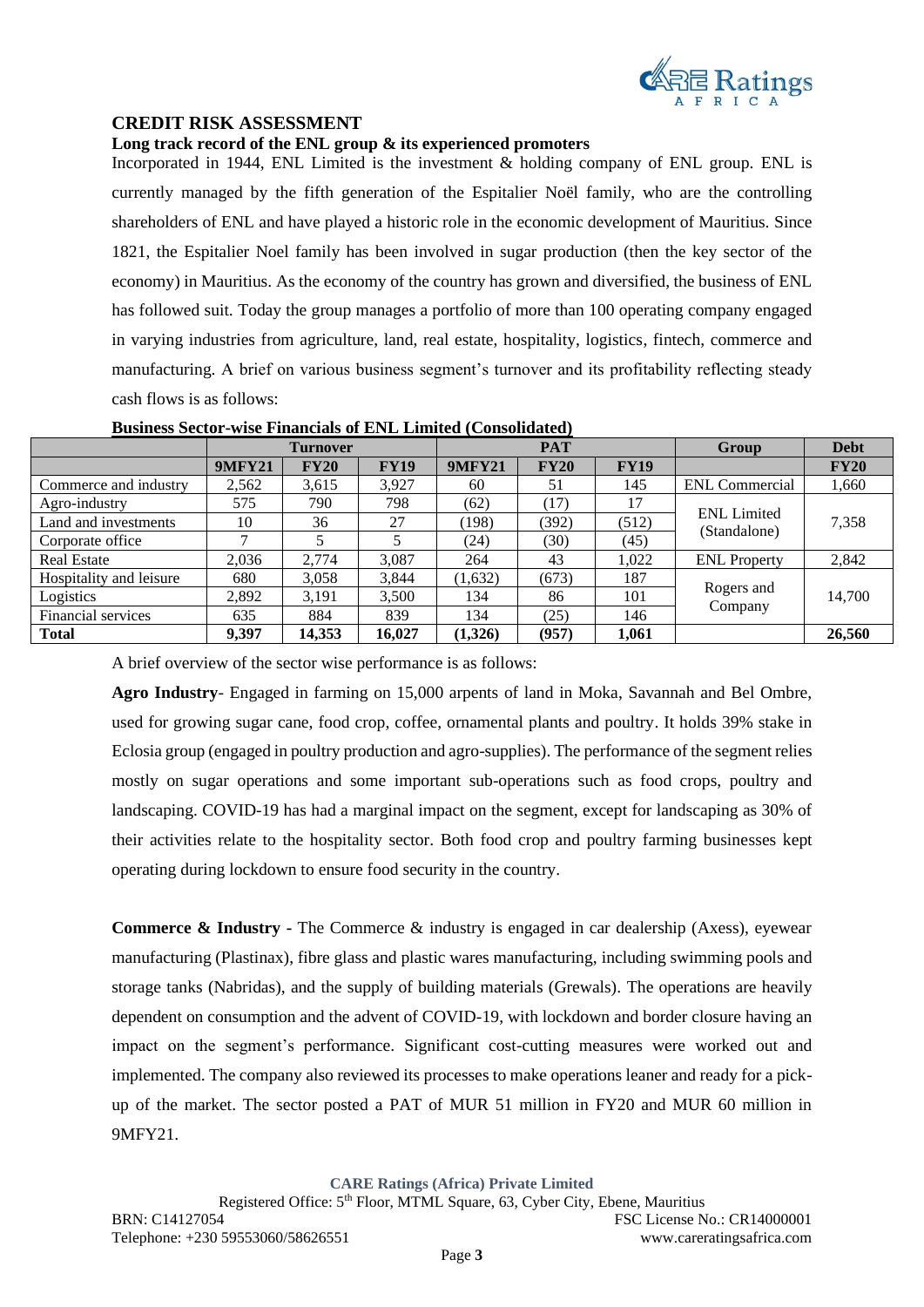

**Land & Investments** – The land & investment segment is the custodian of around 23,000 arpents of land. The company grows sugar cane on 15,000 arpent. The balance is sellable agricultural and

converted land in and around Moka. The company has transferred part of this land (circa 1,000 arpents) with GOM approval to Moka City Limited for the development of the Moka Smart City. Significant converted land is still held outside the Smart City.

This segment is the backbone of ENL group and derives income from the sale of investments and non-strategic land assets and bears the corporate and finance costs incurred by the company. In addition, the segment derives income from rental of houses and

**Agricultural land** 14,100 arpents in Moka and Savannah 7,500 arpents in Bel ombre-Case noyale **Land development** 425 arpents in Moka Smart City 534 arpents being transferred 450 arpents in Moka 66 arpents in Savannah

dividends from its investments. Local residential market continues to be driven by a strong demand for plots of land and its built-up units in the Moka region. ENL on average sells 50-60 arpent of land annually (@8-12 million per arpent) near the villages in Moka, to meet the demand for land in the region.

**Real Estate (ENL Property Limited) -** The company builds and manages homes, offices, and shopping malls, leading the real estate market with an integrated offer. The key contributor to the profit is profitable performance of Ascencia and Oficea.

**Ascencia (Retail/Shopping Mall Portfolio) -** ENL's retail portfolio consists of 7 shopping malls under Ascencia, with a combined Gross lettable area (GLA) of 129,571 m<sup>2</sup>. Despite the pandemic, Ascencia delivered strong financial and operational performances in FY20 and 9MFY21, driven by lower operating expenses, lower rent to turnover ratios and asset management initiatives. The management stated that the malls have witnessed stable demand for consumer electronics, groceries, health, and sport goods due to the change in lifestyle of people after the pandemic. As on March 31, 2021, the occupancy of all the malls were at 97.7%. Ascencia is further strengthening its position with expansion of the Bagatelle Mall.

**Oficea (Office Portfolio) -** The portfolio of office properties comprises of around 25,000 sqm of Gross lettable area of prime space worth MUR 1.7 billion which is fully let out. The office space generates around MUR 200 million rentals annually. Despite the pandemic there is demand for office space in Port Louis, Ebene and Moka region. There are plans to increase the office portfolio by around 30,000  $m<sup>2</sup>$  over the next 4-5 years, starting with building of 8,685 m<sup>2</sup> in Vivea and around 21,200 m<sup>2</sup> of mixeduse spaces in Telfair. Hence, the value of the office portfolio is expected to grow to around MUR 3.5 billion over the next 5 years. The expansion is being funded by mix of debt and equity.

**Residential Portfolio –** In the residential portfolio, ENL group sells land parcels under smart city scheme (Moka Smart City), built up units and luxury apartments. Under land parcelling, the company generally develops infrastructure and sells the land parcels. The land parcels, built up units and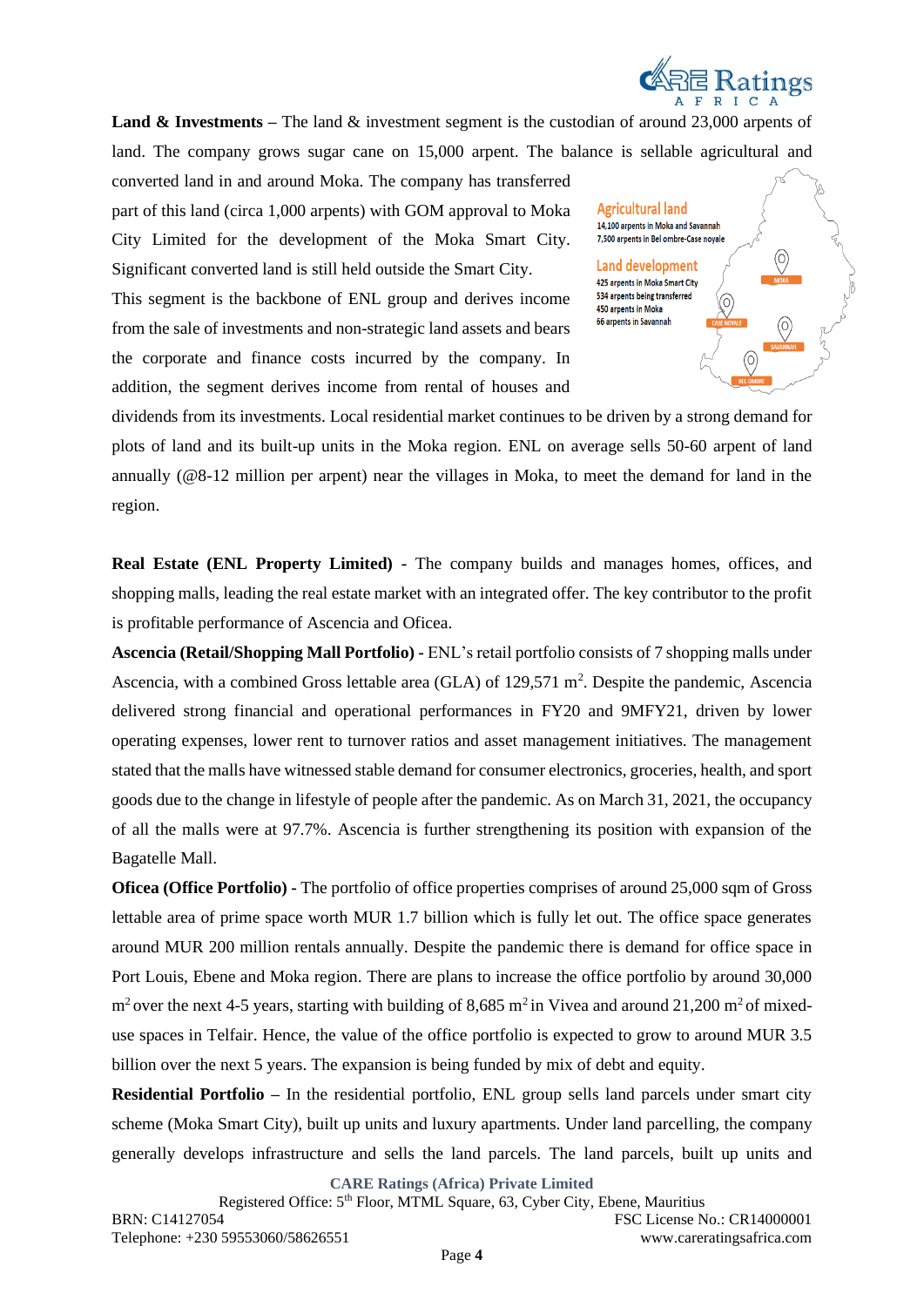

residential resorts are in high demand and gets sold off immediately. 'Les Promenades d'Helvetia' is the first built-up residential development under the Smart City Scheme.

**Hospitality and leisure-** ENL group is the main stakeholder in the hospitality industry, delivering an integrated holiday experience with key brands like Veranda Leisure and Hospitality (VLH) through which it operates the Veranda Resorts and Heritage Resorts brands, Rogers Aviation and Island Living. It is also the main shareholder in associated company New Mauritius Hotels (NMH) which runs the Beachcomber brand. Its service offer includes hotels, travel and leisure. In FY20, the segment's revenue decreased from MUR 3.8 billion to MUR 3.1 billion leading to the loss after tax of MUR 673 million due to the outbreak of COVID-19 in March 2020 adversely impacting the results for the year ended June 2020. The positive results recorded during the first 8 months of the financial year 2020 were wiped out by the sudden fall in the level of activities in hotels, leisure and travel following the closure of borders and worldwide travel restrictions.



**Logistics -** The company operates an integrated logistics platform through Velogic, offering freight forwarding, customs clearing, domestic transport, warehousing, shipping, container handling, sugar packaging and courier services through 37 offices in 8 different territories.

In FY20, it recorded a turnover of MUR 3.2 billion (FY19: MUR 3.5 billion). The Logistics served market achieved PAT of Mur 86 Million (2019: Mur 101 Million) despite the setbacks caused by the COVID-19 pandemic. It posted MUR 134 million PAT in 9MFY21.

**Fintech –** The Fintech platform operating under the Rogers Capital brand provides corporate, technology and financial services to an international clientele. It also comprises significant holding in Swan, a market leader in general and life insurance.

In FY20, it recorded a turnover of Mur 884 Million (FY19: Mur 839 Million), posting a Loss of Mur 25 Million (FY19 Profit after tax: Mur 146 Million). The COVID-19 pandemic has resulted in a slowdown of business since March 2020. It posted MUR 134 million PAT in 9MFY21.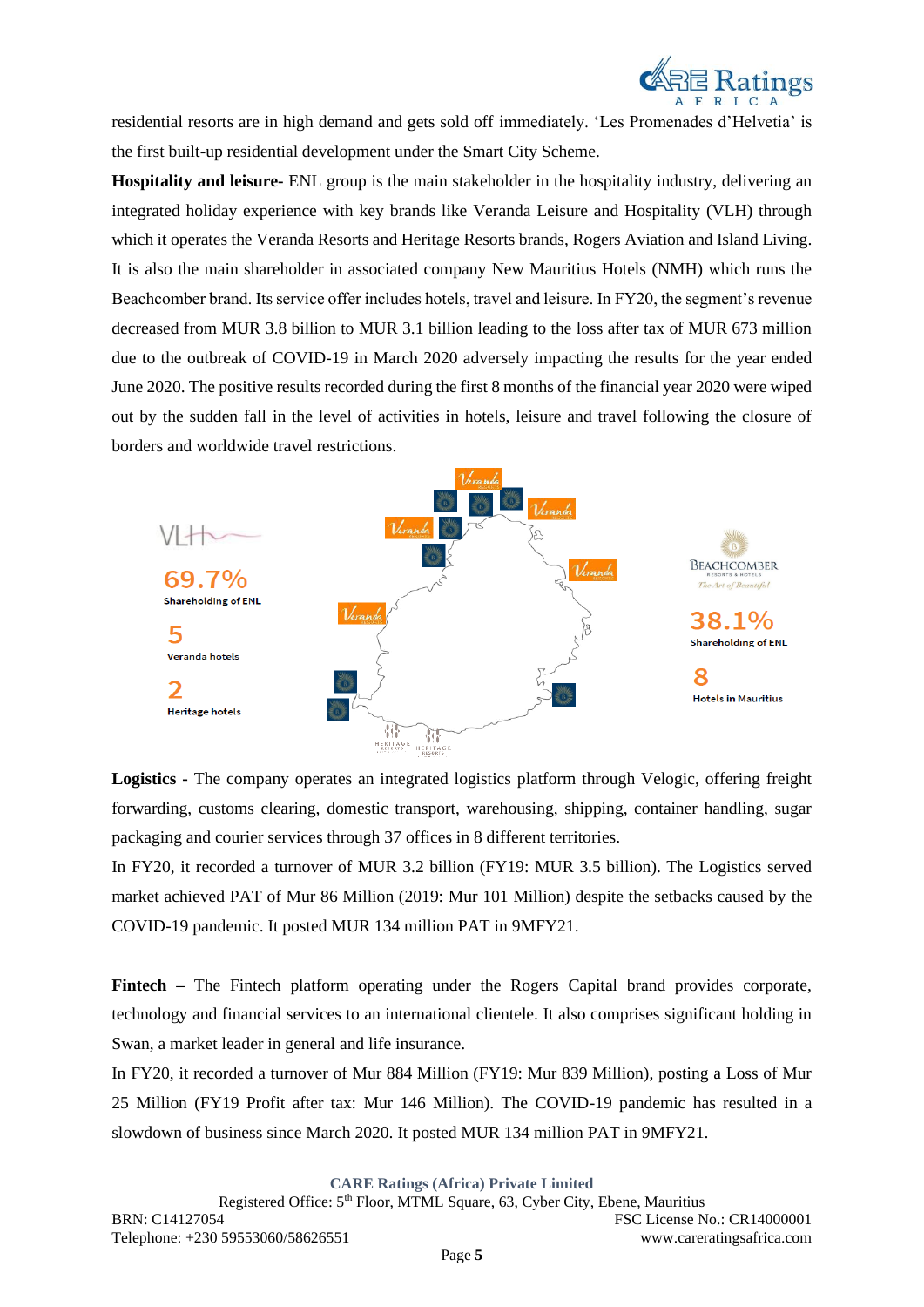

| A brief snapshot of consolidated financials of ENL Ltd. is given below: |        |         | <b>MUR</b> Million |               |
|-------------------------------------------------------------------------|--------|---------|--------------------|---------------|
| For the Year ended / As at June 30,                                     | 2019   | 2020    | 2020               | 2021          |
|                                                                         | 12m, A | 12m, A  | <b>9MFY20</b>      | <b>9MFY21</b> |
| <b>Working Results</b>                                                  |        |         |                    |               |
| Total Op. Income (TOI)                                                  | 16,027 | 14,353  | 12,168             | 9,398         |
| <b>EBIDTA</b>                                                           | 3,117  | 1,067   | 650                | 3             |
| Interest                                                                | 1,169  | 1,256   | 975                | 834           |
| <b>PAT</b>                                                              | 1,061  | $-957$  | $-204$             | $-1,326$      |
| T. Net Worth (TNW)                                                      | 23,167 | 24,050  | 24,500             | 23,000        |
| <b>Total Debt</b>                                                       | 24,112 | 26,560  | 24,610             | 26,537        |
| Cash and Bank                                                           | 2,016  | 3,089   | 984                | 2,577         |
| <b>Key Ratios</b>                                                       |        |         |                    |               |
| EBIDTA / TOI                                                            | 19.45  | 7.43    | 5.34               | 0.03          |
| PAT/TOI                                                                 | 7.00   | $-3.05$ | $-1.68$            | $-14.11$      |
| <b>RONW</b>                                                             | 4.64   | $-1.86$ | $-0.84$            | $-5.56$       |
| Overall Gearing (x)                                                     | 1.04   | 1.10    | 1.00               | 1.15          |
| EBIDTA / Interest $(x)$                                                 | 2.67   | 0.85    | 0.67               | 0.00          |
| Total Debt / EBITDA                                                     | 7.74   | 24.90   | 37.86              | 8845.67       |

In FY20, ENL group incurred a loss due to COVID-19 outbreak. The Group's segments were affected at various levels. Most of them have shown resilience and have largely recovered since the lockdown was lifted except hospitality, which is still suffering from the closure of borders, and the consumer finance and leasing businesses which are affected by the slowdown in consumer spending.

In FY20, group's turnover decreased by 10% and operating profit registered a sharp decline. Associated companies (primarily in hospitality sector) suffered significant losses with ENL's share amounting to MUR 349 million. The Group reported a loss after tax of MIUR 957 million for the year under review. Shareholders' funds increased by MUR 3,000 million primarily due to equity injection in subsidiary companies by non-group shareholders and revaluation of land assets. Indebtedness increased by MUR 1,500 million.

ENL group's (Consolidated) 9MFY21 performance was impacted by COVID-19 and the second lockdown as from 10 March 2021 with Group turnover decreasing by 23% compared to the corresponding period last year. Whilst all segments except Logistics were impacted, the drop was particularly severe in Hospitality due to the continuing closure of the country's borders.

ENL (Consolidated) incurred a loss after tax of MUR 1,326 million, driven mainly by the losses of MUR 1,632 in hospitality sector [Veranda Leisure and Hospitality in Rogers and 33% loss of New Mauritius Hotel (NMH)]. Apart from Agro-Industry, which incurred a loss of Mur 62 million, all the Group's other operating segments showed resilience and posted profits for the period. The second lockdown was lifted on 1 May 2021 with a resumption of nearly all economic activities; its impact on our operations was contained as the Group was better prepared to navigate this second confinement.

Losses in the hospitality sector (Veranda and NMH) were funded by availing loan (9 years loan @3.0% p.a. and if not repaid loan will be converted to equity after 9 years) from Mauritius Investment Corporation (MIC) – Central Bank promoted entity.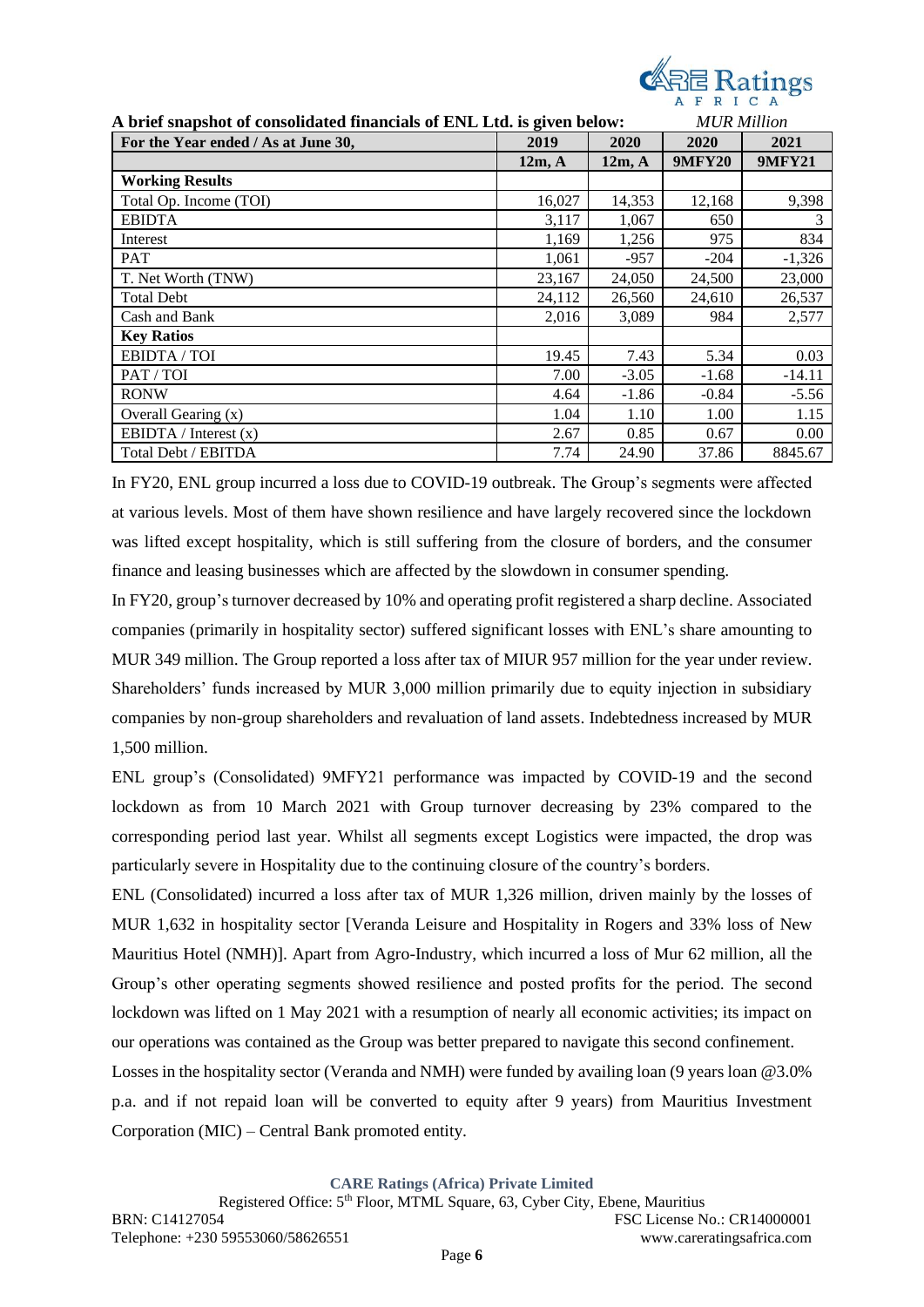

Losses in the hospitality sector (Veranda and NMH) were funded by availing loan (9 years loan @3.0% p.a.) from Mauritius Investment Corporation (MIC) – Central Bank promoted entity and, if not repaid, loan will be converted to equity after 9 years.

## **Land Bank of ENL group**

The Group owns 22,639 arpents of land in Moka (a gentrified, highly populated and centrally located region of Mauritius), Savannah (south of Mauritius) and in Bel Ombre/Case Noyale (south-west of Mauritius). The Group has earmarked about 5% of this area (around 1,000 acres near Moka) for real estate development over next 10 years. While the Group has been holding the land for decades, it is only since the past 10-15 years that it has decided to develop real estate as one of its key pillars. In 2011, the company inaugurated the Bagatelle Mall (utilizing part of land), which as on date is the most popular mall of Mauritius and has increased the land value in Moka region.

In FY20 and FY21, the group sold 20 acres and 14 acres under the Smart City and has plans to sell around 100 acres in FY22 and FY23. During discussion the management of Moka City has intimated that they have firmed demand for entire 100 acres and same will be sold post development of infrastructure in these lands.

The group's strategy for growth has remained virtually unchanged over time: it leverages its significant land assets, to create cash-generating businesses that participate in building up modern-day Mauritius.

| Company                 | <b>Stake</b> | No. of Shares held | Price* | 52-week H/L | <b>Value*</b> |
|-------------------------|--------------|--------------------|--------|-------------|---------------|
|                         |              | by ENL (Million)   | (MUR)  |             | (MUR million) |
| Rogers and Company Ltd. | 59.73%       |                    | 21.00  | 24.00/19.00 | 3.161         |
| New Mauritius Hotel     | 28.92%       | 84                 | 4.05   | 6.50/3.60   | 644           |
| Ascencia                | 24.86%       | 120                | 24.00  | 24.00/16.00 | 2.893         |

#### **Holding of quoted investment in Rogers and New Mauritius Hotel**

ENL also holds investment in three listed companies - Rogers, New Mauritius Hotel and Ascencia

*\*As on May 31, 2021*

**Pledged Shares** -12 million shares of Rogers and Company Limited (i.e. 8% of ENL's current holding) is pledged and 35 million shares of New Mauritius Hotel (i.e. 22% of ENL's current holding) are pledged as security against debt availed by it. During the Bond issue of Mur 3,000 million, ENL has pledged shares worth Mur 2.0 billion (current value Mur 1 billion) of Rogers and Company as security. Post fall in the share price of Rogers and NMH, ENL has topped up additional shares worth Mur 1 billion.

This apart the company has a portfolio of unquoted investment in shares of Eclosia Limited (39%) and Tropical Paradise Limited (listed company), which are profitable companies.

## **Equity Investment for Development of Smart City**

In FY20, there was equity infusion of Mur 1,900 million by external investors - Swan Insurance and National Pension Fund (NPF) in Moka City and MUR 600 million by Swan Insurance in Oficea.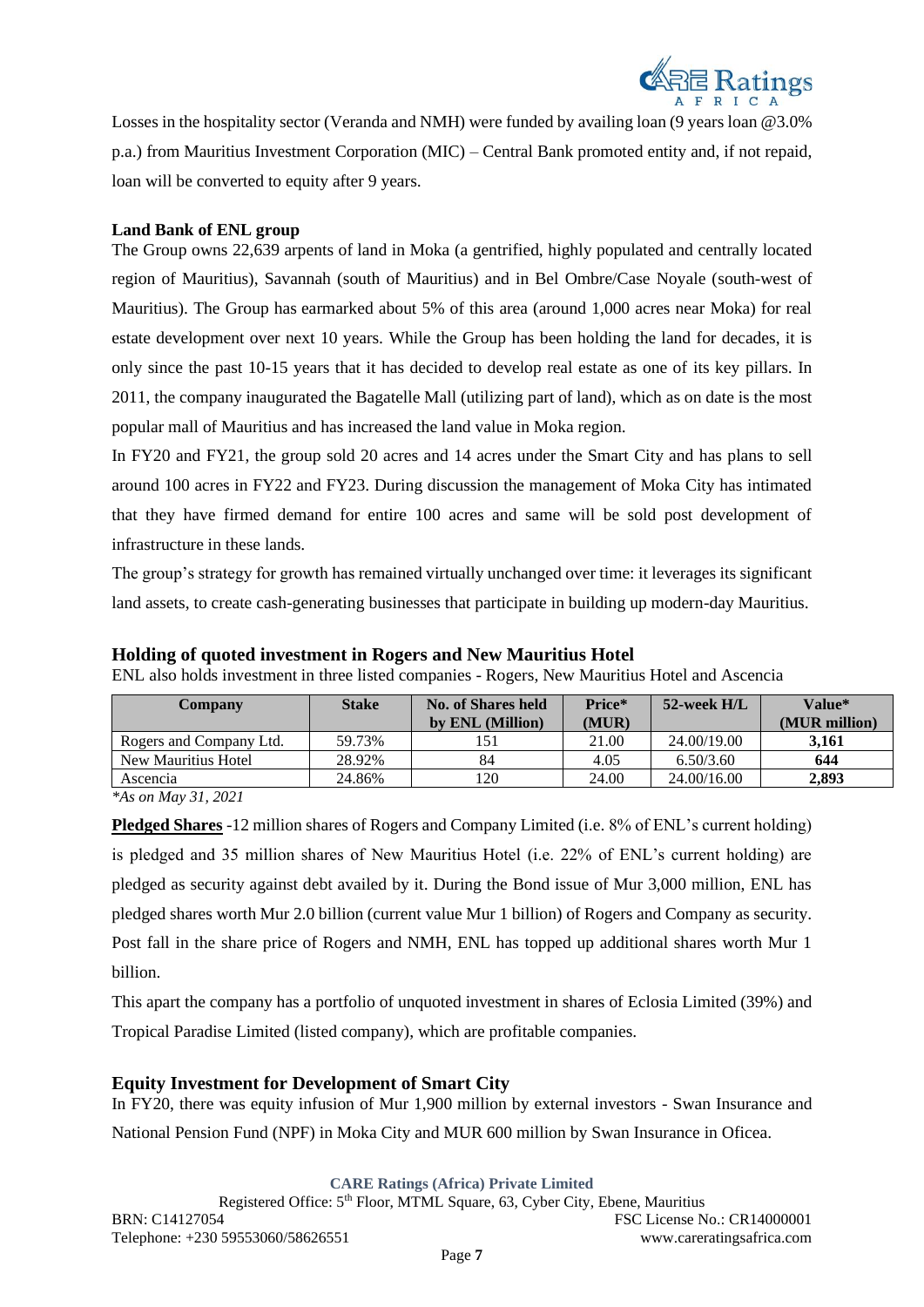

**Analytical Approach:** ENL Limited has revenue mainly in the form of rental of investment properties  $\&$  agricultural land, dividend receivable from various group companies and management  $\&$ secretarial fees. However, the Projected Operating Profit during the tenure of the Bond is not expected to be sufficient for repayment of the interest and principal of the proposed Bond. Interest and principal of the Bond is envisaged to be repaid out of sale of land by ENL, the dividend to be paid/capital reduction by ENL Property.

ENL Property will receive cash flows from the following group companies: -

- 1. Dividends from group companies- Ascencia Ltd. and Enatt Ltd.
- 2. Dividend paid by Oficea– out of office Rental
- 3. Cashflow (capital reduction route) from sale of land by Moka City, Courchamps Development and Courchamps Properties and apartment sale by Moka Residential under Smart City Scheme.

# **Analysis of Cash flow received/to be received as dividend/ capital reduction from ENL's property vertical, i.e. from ENL Property Limited (100% subsidiary company of ENL Limited):**

## **ENL's property vertical:**

ENL Property is engaged in managing ENL's land bank comprising of land which is ideally situated for real estate development. As on May 31, 2021, the company and its subsidiaries own around 956 arpents of land (transferred from ENL Land against redeemable shares of ENL Property). The company also develops, markets and manages a portfolio of premium resorts, homes and offices. It has 17 group companies engaged in various activities of which the major companies are- Moka City, Oficea Company Limited, Moka Residential, Courchamps Development and Ascencia. The holding structure is as under:

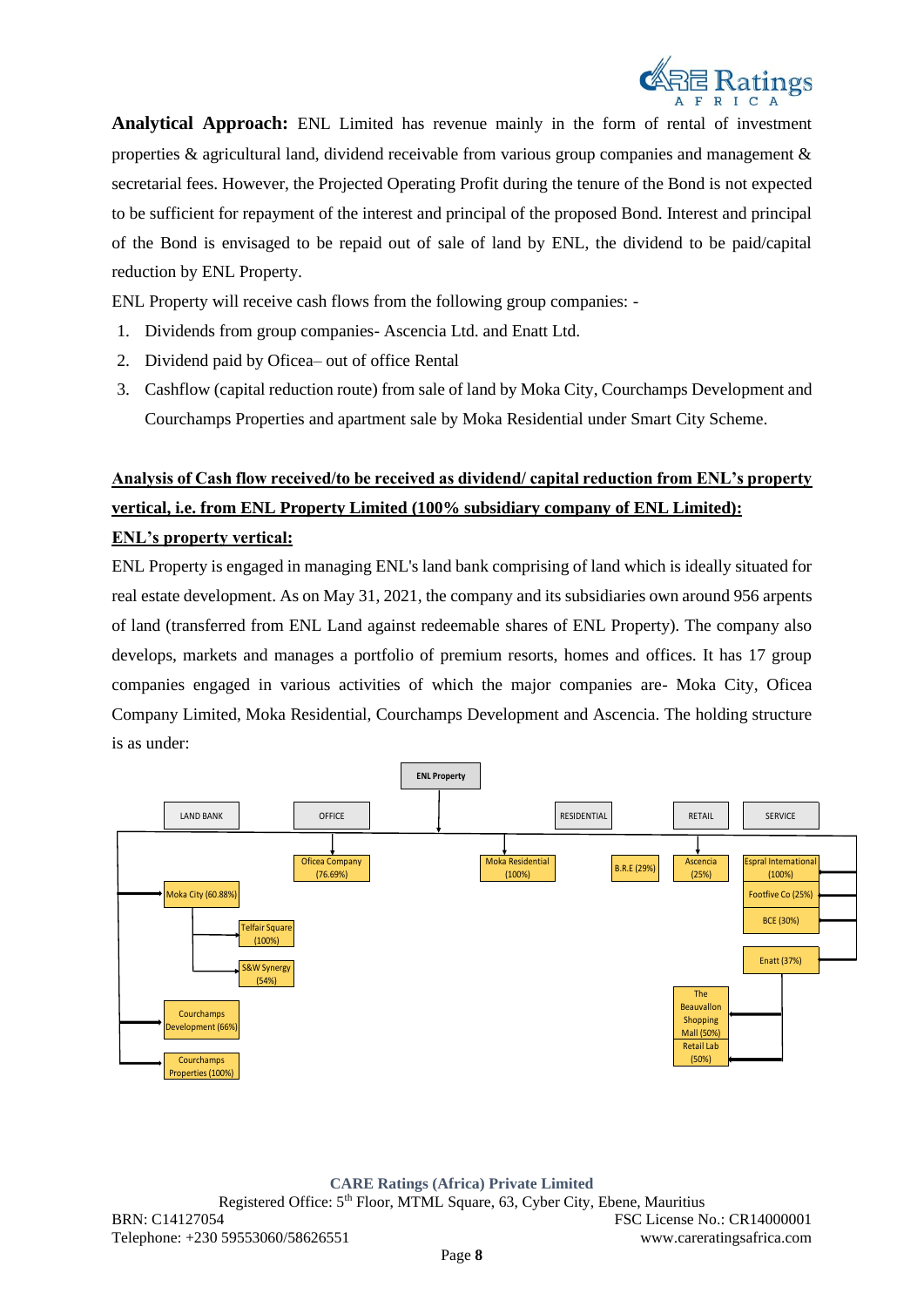

## **Development of Smart City in Moka region - by utilisation of the land bank**

Over the last two decades, the Moka region has been slowly transformed from a village to a vibrant modern smart city with a rich history. Majority of the area in Moka was agricultural land (owned by ENL) that used to cultivate sugarcane. In 1970, ENL Group donated land to build the Mahatma Gandhi Institute. During last 12 years, more developments happened in the region such as the opening of Bocage International School, Ecole du Centre in Helvetia, The Wellkin Hospital, a sport, and wellbeing centre (Synergy) and two malls: Les Allées d'Helvetia and the mall of Mauritius – Bagatelle Mall. Later on, Mauritius Broadcasting Corporation moved to Moka and a third shopping Mall, Kendra Shopping Centre was open. More and more people started to relocate to Moka, and several residential developments started. As Mon Desert Alma sugar factory ceased its operations, the land surrounding the factory was transformed in a modern business park i.e., Vivea Business Park.

Post introduction of Smart City Scheme (June 2015), ENL Limited incorporated Moka City Limited in June 2016 through amalgamation of various entities (held by ENL Limited) in return for shares. Moka City Limited then applied for a Smart City Certificate for development of freehold land of 454 arpent. In November 2017, GOM provided Smart City Certificate to Moka City Limited for the development of residential units, commercial offices, educational facilities, sports, medical and bus terminus over 454 arpent of land. Development of Phase I took place in the region of Bagatelle.

In 2018, ENL got the approval from Govt. of Mauritius to develop 1,600 arpent. Accordingly, for the Phase II, Moka City Limited acquired 534 arpent of land from ENL Limited which was financed by a MUR 3.6 billion equity raising. External investors - Swan Limited and National Pension Fund invested MUR 1.9 billion and the remaining amount of MUR 1.7 billion was invested by ENL Property Limited. The MUR 1.7 billion investment by ENL Property Limited was made in convertible debentures (MUR 1.08 billion) and the remaining amount being equity.

Over last 3 years, ENL Limited has been converting agricultural land (with GoM approval under Moka Smart City Scheme) in and around Moka region and transferring them to ENL Property (against redeemable shares) which in turn was transferred to Moka City and Moka Residential (against redeemable shares).

Moka City will develop infrastructure on these land (roads, power, water, boundaries, land scaping & beautification,) and sell it at an average price of Mur 25-35 million per arpent (current market price). Schools, Hospital, Shopping Mall and Clubs has already been developed in the Moka region by ENL group. As per plans submitted to GoM, Moka Smart City, is proposed to be developed on 1,600 arpent of land over 15 years.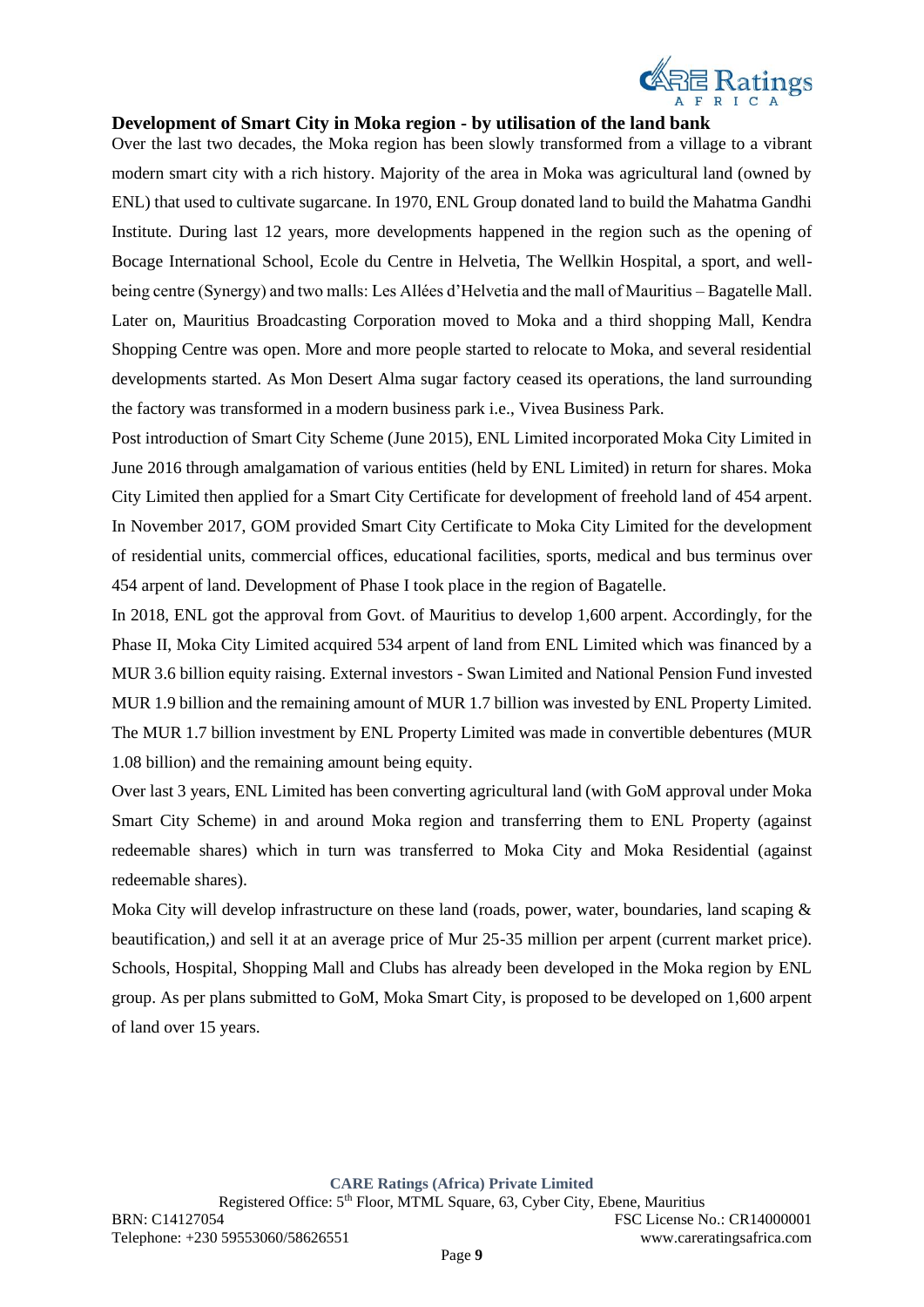

## **Moka City**

Moka City Limited is engaged in the development of the Moka region under the Government-sponsored Smart City Scheme. The first phase of the Moka Smart City is being developed on 454 arpent of land (for which it has Smart City Certificate) at the crossroads of the island's main motorways (in and around Bagatelle Mall). The second phase of the Moka Smart City is being developed on 534 arpent of land (for which it has Smart City Certificate) at the crossroads of the island's two main motorways.

ENL Land transferred 414 acres of land in and around Moka region to ENL Property against redeemable shares of ENL Property, which in turn has been transferred to Moka City As at March 31, 2021, transfer of additional 542 arpents of land to Moka City has been done for the 2nd Phase of Moka City. 'Les Promenades d'Helvétia' is the first built-up residential development under the Smart City Scheme.

Till June 2020, Moka Smart City sold 47 arpents of land (different sizes) at average price of MUR 25 million per arpent. Between July 2020 - April 2021, Moka City has sold 14 arpent of land which includes the Bagatelle Bulk deal at MUR 24 million per arpent. US Embassy has already signed sales deed for 11.28 acres.

During discussion the management articulated that the company has already received interest for sale of an additional 12 arpents of land around Bagatelle. All the plots have been blocked already and the deal will be concluded by end of June whereby 90% of the cash from land sales will be received. Sale for 21 arpents of land has already been booked for 2022 within Bagatelle, Vivea and Telfair regions. More than 400 people have showed interest in acquiring land within Moka region.

The company has also received interest from middle income group people to develop the area around L'Avenir (MUR 15-20 million per arpent as compared to MUR 30 million plus sold in Helvetia, Telfair and Bagatelle). Since there is market attractiveness in L'Avenir, the company has started to develop in infrastructures in the area.

Majority of people are looking towards investment in real estate to benefit from the appreciation of land rather than keeping their money as bank deposits offering low saving rate.

#### **Courchamps Development**

ENL Property holds 66.5% in Courchamp Development and has provided them a land bank of 15.59 arpent at MUR 12 million per arpent (against redeemable shares). The company has already sold the entire land and is developing roads & setting up infrastructure. The total sale proceeds already received is MUR 422 million and the cost of infrastructure development will be around MUR 200 million. The company has paid MUR 180 million for cost of land and will transfer MUR 130 Million to ENL Property by December 2021.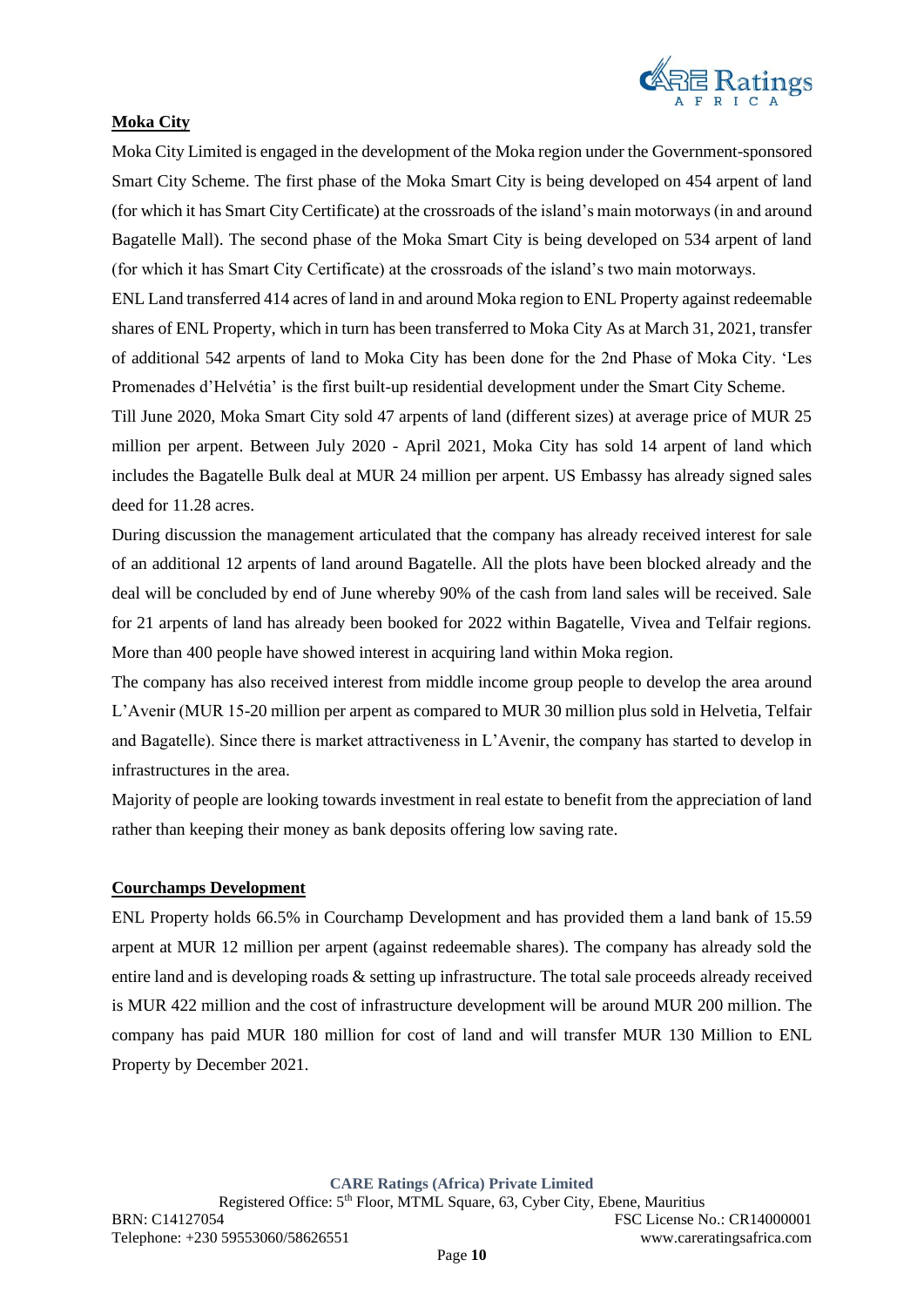

## **Courchamps Properties**

ENL Property holds 100% in Courchamps Properties and has provided a land bank of 107.6 arpent at Mur 4.0 million per arpent (against redeemable shares). Courchamp Properties is developing infrastructure in that land. It proposes to commence selling of the land from FY22. Given the demand for plots of land in Courchamp development, it is confident of selling the plots within envisaged timelines. It is debt free. The company has already sold 13 arpent till date.

## **Moka Residential**

As a part of Smart City Scheme, Moka City has to develop & sell residential units. Moka Residential was incorporated to develop residential units, since Moka City can only develop land. In the first phase, Moka Residential has received 10 arpent of land from Moka City and will be constructing 269 units. Phase I consisting of 86 apartments were delivered in December 2019. Phase II consisting of 52 studios, duplexes, apartments and penthouses has been fully sold by February 2020. Phase III consisting of 33

units has been launched of which 15 units has been reserved. The construction for the sold units has already commenced and property will be handed over in next 2-3 years.

The company commences construction only after selling the unit. Accordingly, the entire construction cost is being financed from payments received from the buyers on milestones completion. Moka Residential is a debt free company and has no plans to avail debt in future.

## **Dividend from group companies**

#### **Ascencia**

ENL Property owns 24.86% in Ascencia Limited (CARE MAU A+ Stable) - the largest listed retail property company in Mauritius with the finest malls across the island. Its assets are professionally managed by a focused team. Asencia holds 7 shopping malls with a combined Gross lettable area (GLA) of 129,571 m2 in Mauritius. It is a profitable company and pays dividend annually.

Ascencia is performing well, with all 7 malls having combined occupancy of 97.7% as on March 31, 2021. Most of the leases are for 3-5 years with 5% escalation clause. Ascencia is further strengthening its position with the expansion of the Bagatelle Mall. Given the high demand for space in Bagatelle and other malls, the company's performance is expected to improve going forward. Accordingly, dividend payment is also expected to increase.

#### **EnAtt Ltd.**

EnAtt is the leading property and asset development and management specialist in Mauritius. The company crafts leasing strategies, including the tenant mix, marketing strategies, investment strategies on acquisitions, disposals and redevelopment functions. The company currently manages over 23 shopping centre and office buildings in Mauritius, maintaining a close and fruitful collaboration with over 400 tenants. Most of these properties are owned by Ascencia.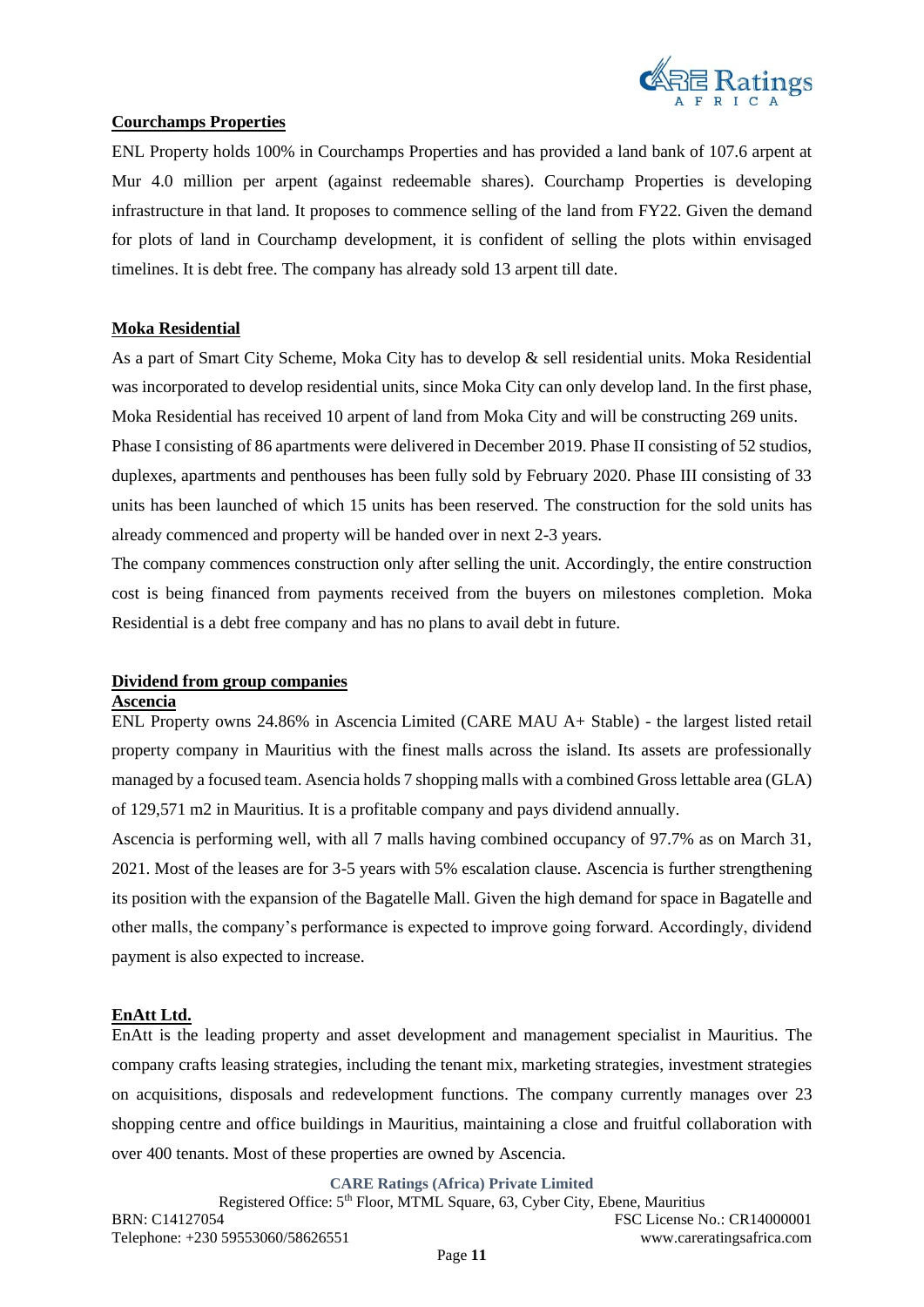

In FY20, Enatt has made a normalised PAT of MUR 59 million (MUR 56 million in FY19) and paid nil dividend (MUR 40 million in FY19).

#### **Oficea Company Limited (Oficea)**

Oficea is an income fund holding a portfolio of office properties in Vivea business Park Moka underpinned by MUR denominated medium to long term leases with high quality corporate tenants. The company currently has an existing portfolio of 12 buildings with 25,326 sqm of gross lettable area (GLA) into operations and 97% occupancy. Majority of the office tenants are companies of repute and has been in these premises for last 5-10 years. Majority of the rent agreements are renewable after every 2-3 years. The management has intimated that since inception, more than 90% of the tenants have renewed their contracts or has shifted by purchasing their own property in Vivea business park. The rentals per sqm ranges between 300-600 per m<sup>2</sup> but people prefer this location because of the greenery, landscaping and maintenance. The rentals are inflation linked and will increase by 3% annually. The company is generating profit and paying dividend on annual basis.

As on March 31, 2021, the company has term loan of Mur 709 million (@ 4.10% p.a.) to be repayable after 2-3 years from MCB and SBM.

Oficea has two major developments in progress. They are developing new office space, Les Fascines (GLA of 8,685 sqm) at Vivea Business Park and six buildings (4-6 storeys) along La Promenade in Telfair (total GLA of 21,200 sqm). The total cost of both the projects is estimated at MUR 3,483 million which will be financed partly from the bond issue (MUR 1,591 million) and partly from equity (MUR 1,892 million). As on date, Oficea has already raised MUR 1,650 million of equity (ENL Property – MUR 1,050 million and Swan – Mur 600 million) and remaining amount of MUR 242 million to be raised by FY24. ENL property & Swan has infused part of the funds as compulsorily convertible debentures (6%) to be converted to equity by FY27.

Oficea proposes to raise a bond of MUR 2,300 million at a blended rate of 3.90% over a period of 15 years. The bond will be raised in tranches: Senior secured bond of MUR 1,400 million repayable between 8th-15th year and Junior secured bond of MUR 900 million repayable between 10<sup>th</sup>-15th year. The Senior Tranche Bond will be partly used to repay the entire existing term loan (MUR 709 million) and partly to finance construction of office space (8,685 sqm) in Les fascines (project cost - MUR 902 million). The Junior Tranche Bond will be used to part finance construction of office space (21,200 sq m) in Telfair and development of super basement for parking & other projects in Telfair square.

Oficea will pay dividend between FY22-FY29. Cash Coverage ratio is expected to remain comfortable over the tenure of the Bond Issue. Repayment to commence from July 2029.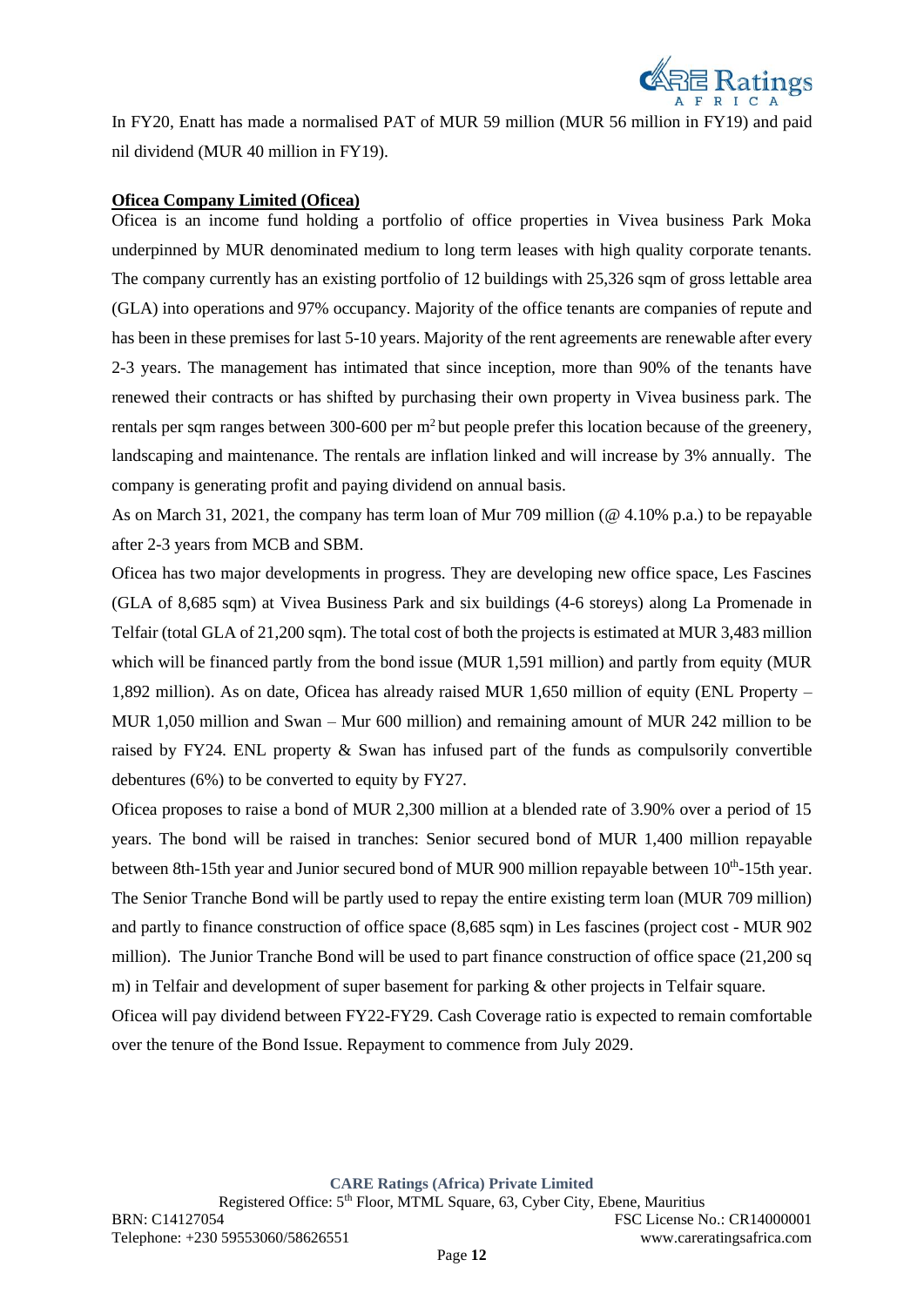

## **ENL Property Limited**

ENL Property manages ENL group's developable land bank and drives its residential and office developments. The company develops, market and manage a portfolio of premium homes and offices via investee companies and as such is also an investment holding company. Accordingly, the company receives asset management fees, property management fees, sales & leasing commission, fund management fees, property development fees, management fees and rental income from various properties from its group companies aggregating to around MUR 230 million and dividends of MUR 165 million. The company has administrative expenses aggregating to around MUR 200 million.

| For the Year ended / As at June 30, | 2018               | 2019  | 2020                       |
|-------------------------------------|--------------------|-------|----------------------------|
|                                     | <b>Audited 12m</b> |       | <b>Management Accounts</b> |
| Total Op. Income (TOI)              | 635                | 774   | 351                        |
| <b>EBIDTA</b>                       | 164                | 205   | 103                        |
| Interest                            | 97                 | 118   | 162                        |
| Depreciation                        | 8                  | 10    | 10                         |
| <b>PBT</b>                          | $-150$             | 48    | $-44$                      |
| <b>PAT</b>                          | $-136$             | 46    | $-44$                      |
| Gross Cash Accruals (GCA)           | 82                 | 98    | $-34$                      |
| <b>Equity Share capital</b>         | 3,574              | 3,720 | 4,907                      |
| T. Net Worth (TNW)                  | 3,204              | 3,339 | 6,084                      |
| <b>Total Debt</b>                   | 1,944              | 1,796 | 1,500                      |
| Cash balance                        |                    | 100   | 417                        |
| <b>Key Ratios</b>                   |                    |       |                            |
| EBIDTA / TOI                        | 26%                | 26%   | 29%                        |
| APAT / TOI                          | NM                 | 6%    | <b>NM</b>                  |
| Overall Gearing (x)                 | 0.61               | 0.54  | 0.25                       |
| EBIDTA / Interest $(x)$             | 1.70               | 1.74  | 0.64                       |
| Total Debt / EBITDA                 | 11.86              | 8.76  | 14.56                      |

| <b>Standalone financials of ENL Property is as under:</b> |
|-----------------------------------------------------------|
|-----------------------------------------------------------|

ENL property has posted an EBIDTA of MUR 103 million in FY20. This includes dividend income of MUR 176 million from group companies. This apart the company has received MUR 150 million from sale of land to group companies.

The company has long term debt of Mur 1,500 million ( $@$  4.25% p.a.), from MCB & SBM, primarily availed to fund the Bagatelle Shopping mall project. It is 10 years facility with a moratorium of 5 years. Both MCB and SBM has rolled over the facility in FY17, with a moratorium of another 5 years. This apart the company has an overdraft facility of around Mur 500 million of which the company has not used during last 1 year.

The company has received MUR 800 million of loan from ENL Limited (@6.25%) which is used for equity infusion in Oficea. The company will avail MUR 400 million loan in FY24 and FY26 and will repay the loan to ENL Limited, which in turn will utilize it to repay the Bond.

This apart the company has plans to borrow MUR 500-600 million over next 4-5 years to support develop assets in group companies, as and when required.

The company can comfortably repay its interest and will be providing fund to ENL Limited by way of dividend or capital reduction.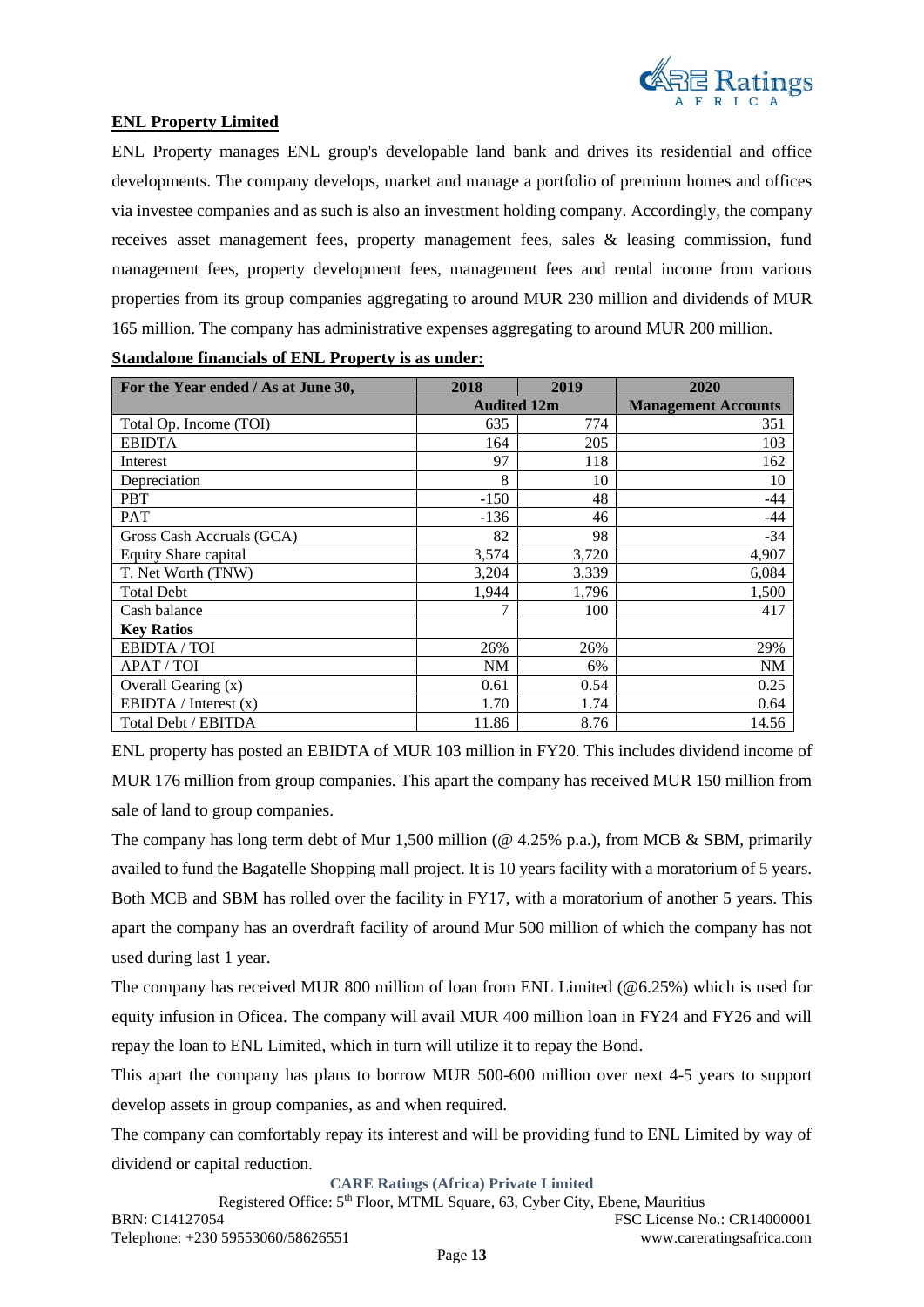

## **ENL Limited**

On a standalone basis, ENL's total revenue comprises of rental income, management fees and investment income – i.e. dividend from various companies where ENL group holds investment. However, such cashflow are not sufficient for the repayment of interest and principal of the Bond and term loan. The company is dependent on cashflow from ENL Properties (cashflow from land sell) – which comes primarily in the form of capital reduction – part of Cash flow analysis and not a P/L item in FY19 & FY20. ENL has received MUR 259 million and MUR 257 million of cash from ENL property - part of Cashflow.

ENL has transferred land to its group companies (Moka City and ENL Property) against shares for development of Smart City. These companies are selling land parcels (under Smart City scheme) and repaying cash to ENL Limited under capital reduction.

In FY20, ENL Limited sold 540 acres of land to Moka City against cash of MUR 1,500 million (already received from equity infusion in Moka City) and against redeemable shares of Moka City. ENL used part of the fund for debt reduction and balance is maintained as Fixed deposit in Banks.

In FY20 and FY21, Moka City has sold land under Smart City Scheme. Accordingly, ENL has already received additional cash of MUR 587 million from ENL property and Moka City in FY21.

As on May 31, 2021, ENL has more than 350 arpent of converted land (agricultural land already converted for commercial use) and 200 arpent of agricultural land (under land conversion rights). In order to meet the demand of local residents in Moka for extension of their locality and also for agricultural land, the company on an average sell 25-30 arpent of converted land (post land conversion) annually in and around Moka.

The management also informed that they would maintain a certain level of indebtedness in ENL which will be between MUR 5,000-7,000 million based on requirement to invest in group companies for development of yield /cashflow generating assets.

As on March 31, 2021, ENL Limited has a total debt of MUR 7,245 million comprising of Bonds of Mur 3,500 million and bank facilities of Mur 3,745million. Majority (90%) the bank facilities are repayable between 5-10 years. The management maintained that the bankers are always interested to refinance the loans on maturity. Part of the Bond can also be refinanced subject to appetite of the investors.

The company has lent Mur 800 million to ENL property, which in turn has invested the same for development of office projects in Oficea. The principle will be repaid in FY24 and FY26, 5th and 7th year, in line with repayment of ENL's bond.

The cumulative Debt Service Coverage Ratio is comfortable during the projected tenure of the loan and is satisfactory even under stressed scenarios.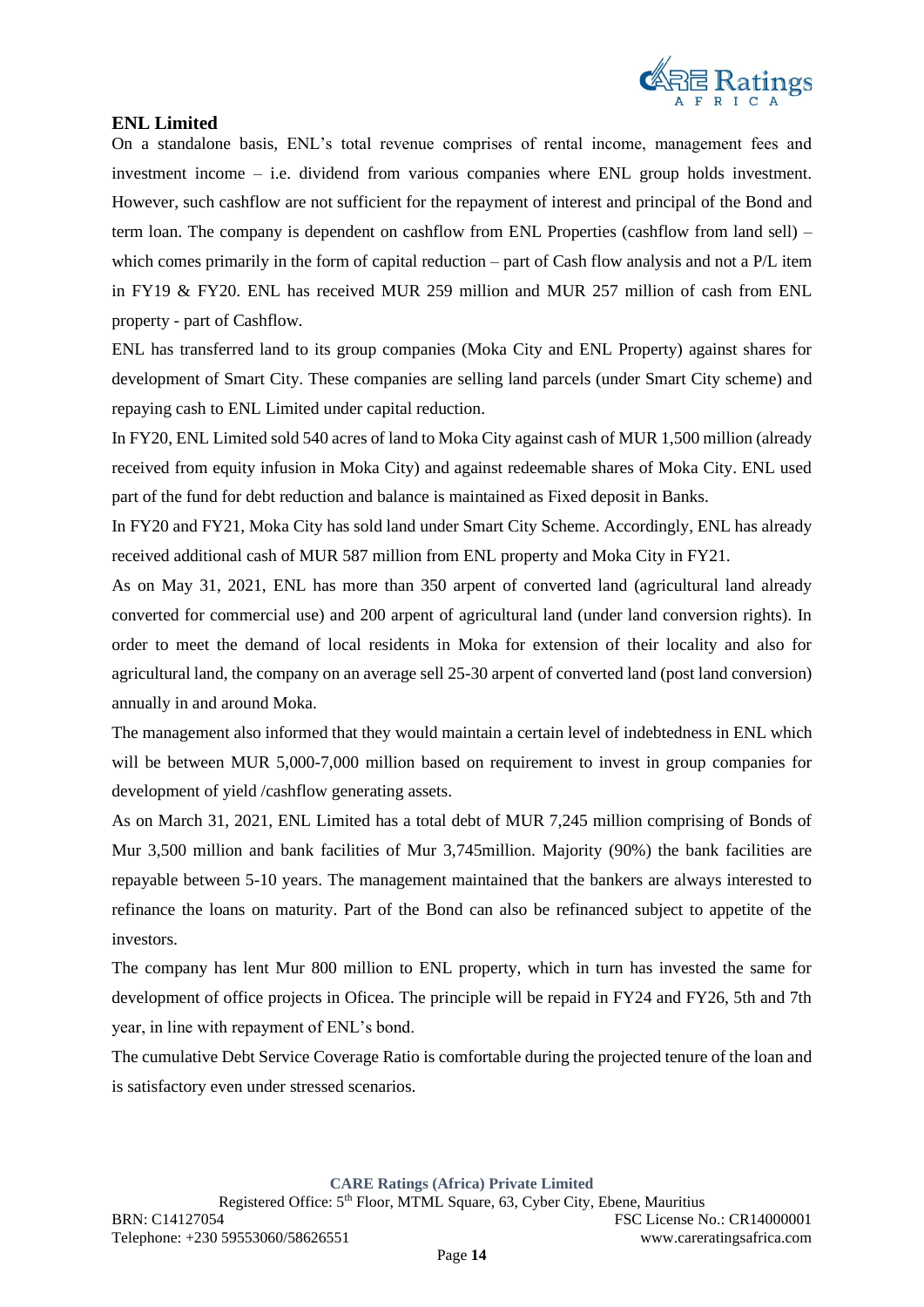

The management has stated that in case they face issues in refinancing the bank loans or in distress, the shares of Ascencia, Rogers and NMH can be liquidated (quoted market value of unpledged shares – Mur 6,700 million) or it can liquidate only 5% of its non-core land assets to meet the principal repayment of the entire Bond issue.

| <b>Financials of ENL Limited (Standalone):-</b>                           | <b>Mur Million</b> |        |  |
|---------------------------------------------------------------------------|--------------------|--------|--|
| For the year ended as on June 30,                                         | 2019               | 2020   |  |
|                                                                           | <b>Audited</b>     |        |  |
| <b>Total Income</b>                                                       | 255                | 226    |  |
| <b>EBIDTA</b>                                                             | 60                 | (92)   |  |
| Interest                                                                  | 199                | 389    |  |
| Fair value gain on revaluation of investment properties                   | 282                | 1,869  |  |
| Profit on sale of land                                                    | 43                 | 872    |  |
| <b>PAT</b>                                                                | 189                | 2,640  |  |
| Gross Cash Accruals (GCA) (Net of fair value gain in FY19, FY20 & 9MFY21) | 189                | 771    |  |
| Dividend paid/proposed                                                    | 195                | 169    |  |
| Equity share capital                                                      | 3,358              | 3,358  |  |
| Tangible networth                                                         | 17,348             | 19,656 |  |
| Total debt                                                                | 7,223              | 7,336  |  |
| - Long term debt                                                          | 7,193              | 7,107  |  |
| - Short term debt                                                         | 30                 | 229    |  |
| Investment in Subsidiaries                                                | 14,685             | 13,661 |  |
| Cash & Bank balances                                                      | 609                | 789    |  |
| <b>Key Ratios</b>                                                         |                    |        |  |
| <b>RONW</b>                                                               | 1.09               | 13.43  |  |
| Debt equity ratio                                                         | 0.41               | 0.36   |  |
| Overall gearing ratio                                                     | 0.42               | 0.37   |  |

**Adjustments**

1. Tangible net worth is calculated by netting off revaluation reserve and intangible assets from total equity.

2. Gross Cash Accruals (GCA) is calculated as PAT+ Depreciation + deferred tax+ other non-cash expenditure.

3. Overall Gearing ratio is calculated as total debt (long term and short-term debt including lease liabilities)/Tangible Networth.

#### **Mauritius Real Estate sector**

Over the last few decades Mauritius has witnessed a booming real estate sector, to such an extent that today, the real estate sector is the one attracting majority of Foreign Direct Investment for the country. This can be explained by an increasingly growing number of construction projects across the island in addition to government introducing schemes such as the Integrated Resort Scheme, the Real Estate Scheme, the Property Development Scheme and the Smart City scheme. Such schemes have transformed the dynamics of the real estate market locally over the years. Today, apart from houses, other options such as apartments, studios, apartment hotel residences, [IRS](https://www.lexpressproperty.com/en/news-advice/invest/our-files/buying-an-irs-unit/) and [RES](https://www.lexpressproperty.com/en/news-advice/invest/our-files/buying-an-res/) villas are available. However, although a growing number of Mauritians are hunting primarily for apartments, individual houses remain the most sought-after property type; while on one hand singles and international students seek cheap accommodation in the regions of Réduit, Saint Pierre and Quatre Bornes, on the other hand, expatriates demand fully-furnished houses or apartments to rent over the duration of their assignments. (Monthly rental of these accommodation varies between Mur 15,000 -70,000).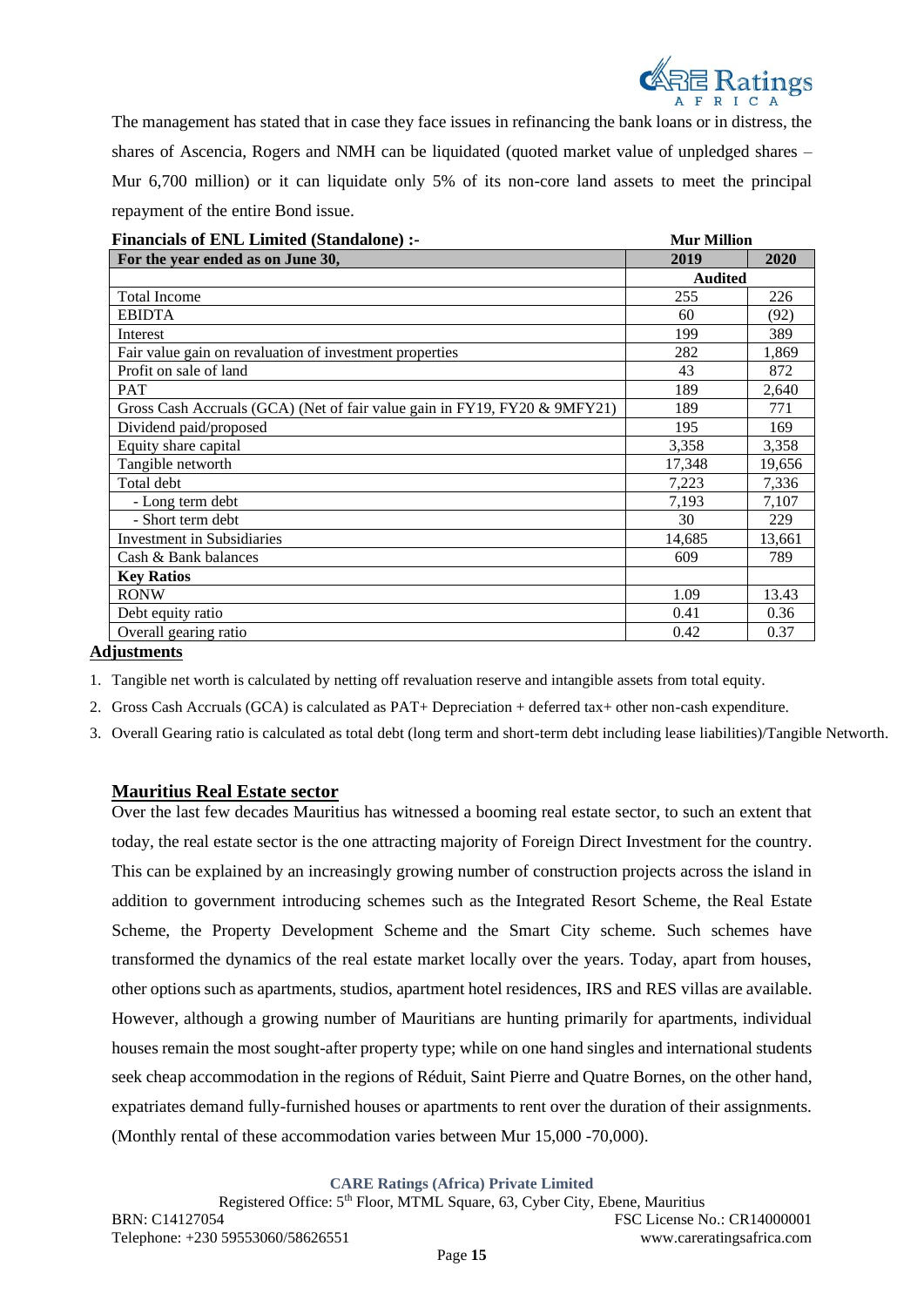

The demand for office spaces is one which is seeing significant shifts over the years, with a decentralization of office spaces (from Port Louis & Ebene) towards Moka and Highlands. Demand for office spaces has shifted to regions such as Moka where parking facilities are more accessible. As a result of companies' increasing willingness to rent fully-equipped offices with Internet access and parking facilities, price of office spaces in the Moka region is on an uptrend. One location attracting high demand is the Vivea Business Park (VBP). Situated between Moka & St. Pierre, it has a strategic location at the heart of the island, close to cities, shopping centres, bus stations and main roads. Key features of VBP such as human-sized buildings, landscaped green areas, modern architecture, large number of parking and strict guidelines to guaranty quality of future developments are its main demand drivers. In addition to office space rental, VBP also offers plots of land that can be bought and developed into offices.

The Moka region has also positioned itself as a very attractive to those wishing to rent or buy a residence in the centre of the island, commanding strong rental demand, with monthly rent, starting at a minimum of Rs 60,000. The land prices range between Mur 25 million per arpent to Mur 40 million per arpent based on closer to Bagatelle mall and highway. The high starting price is driven by the views of the surrounding chain of mountains and landscaped gardens.

#### **COVID-19 impact on the Mauritius Real Estate Sector:**

**Real estate**: There has been an overall slowdown in economic activities in Mauritius since the first lockdown in 2020. Indeed, way of living and spending patterns have been impacted. There has been no major exit of foreign investors out of Mauritius post the lockdown.

The pandemic has restricted the travel of the local inhabitants – which in turn is driving up land sale as local high Networth Mauritians prefer to invest their money in the form of land which has given higher appreciation as compared to other investments. For e.g., land around Bagatelle that used to cost around MUR 8.5 million, 10 years ago, are now worth MUR 40 million.

The new laws are also favorable whereby Mauritian citizens are now fully exempted from registration duties when they acquire a newly built property below MUR 6 million. The exemption is also applicable if the property is bought off-plan or during construction under VEFA (vente en l'état futur d'achèvement). This measure does not apply to PDS, IRS, RES or to properties on leasehold. Additionally, the exemption of land transfer tax will be granted on the sale of a residential unit, including under VEFA, provided it is old to a Mauritian before 30th June 2022.

There is also higher demand for purchase of land in warmer and less crowded regions such as Moka, Grand Baie, and Tamarin. The trend for the past few years has shown that many people are shifting from crowded regions such as Quatre Bornes, Curepipe and Port Louis to less populated locations.

Land sale is ongoing despite the economic crisis. It is mostly sought by middle to higher income earners who prefer to invest their money in real estate which would otherwise have normally been utilized for travel and purchase of luxury items. More and more people are aware of the numerous advantages that

**CARE Ratings (Africa) Private Limited**

Registered Office: 5<sup>th</sup> Floor, MTML Square, 63, Cyber City, Ebene, Mauritius BRN: C14127054 FSC License No.: CR14000001 Telephone: +230 59553060/58626551 www.careratingsafrica.com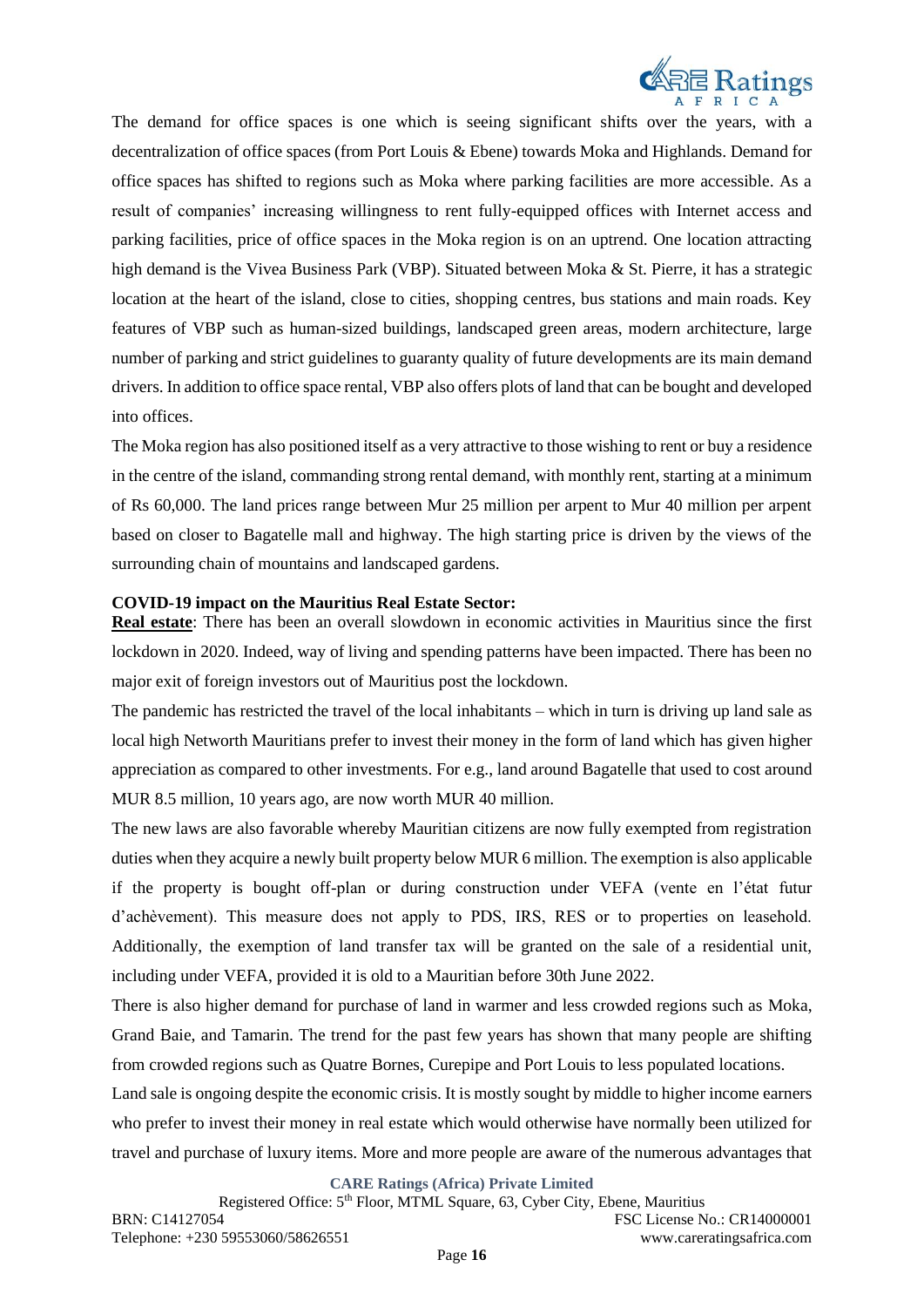

the real estate sector provides and are making the most of it. Investors seek security and real estate is deemed as the safest investment option currently.

There may have been fewer foreign acquisitions of real estate properties since tourists and prospective foreign investors are unable to travel to Mauritius due to closure of borders since 2020. However, with the depreciation of the Mauritian Rupee, foreigners will wish to invest in real estate in Mauritius once borders reopen. Agents state that there has been no withdrawal from the potential foreign buyers with only the signing date been postponed for a later date.

**Malls**: The occupancy level of the malls in Ascencia's portfolio, Bagatelle Mall being the largest mall remained more or less the same. Ascencia has vacancy rate of 2.3% in March 2021. Malls remain busy and crowded despite the partial lockdown. Food outlets have reported around 80% of sales post reopening in May 2021 solely from takeaways. The opening of Decathlon recently has been in the highlights with the long queues outside the store and shelves are almost empty indicating that sales must have been higher than what was envisaged.

**Offices**: As for offices, the situation and demand are stable. There are many companies that are relocating from Port Louis to occupy offices in Ebene and Moka in the pursuit of bigger and modern offices to better maintain the sanitary measures and also to avoid the crowded capital. Companies are slowly adopting the LIVE – PLAY – WORK concept by relocating to smart cities. Lavstone and MaxCity who owns office properties in Port louis and Ebene have showed resilience to the pandemic and has been able to maintain occupancy level. With the opening of new supreme courts, the demand for offices by the legal sector in Port Louis is increasing. Overall, majority of companies have resumed normal office since the partial reopening. As discussed with few commercial property holders, it is unlikely that companies will give up their tenancy for a short-term scenario (lockdown) as the Mauritian work culture is still traditionally influenced by having a physical office rather than working remotely.

**Smart cities** are touted as the best option to move for business or to live. The Smart City Scheme was

launched by the Mauritius Government to promote economic development and introduce new and technology-driven urban ecosystems across the country which comprises of residential, commercial and leisure facilities to create a mini city that is pleasant and convenient to live and work in. Smart cities will bring innovation to the island



through the use of high and clean technology that aim to reduce waste and carbon emission. Infrastructure is designed to consume low energy.

**CARE Ratings (Africa) Private Limited** Registered Office: 5th Floor, MTML Square, 63, Cyber City, Ebene, Mauritius BRN: C14127054 FSC License No.: CR14000001 Telephone: +230 59553060/58626551 www.careratingsafrica.com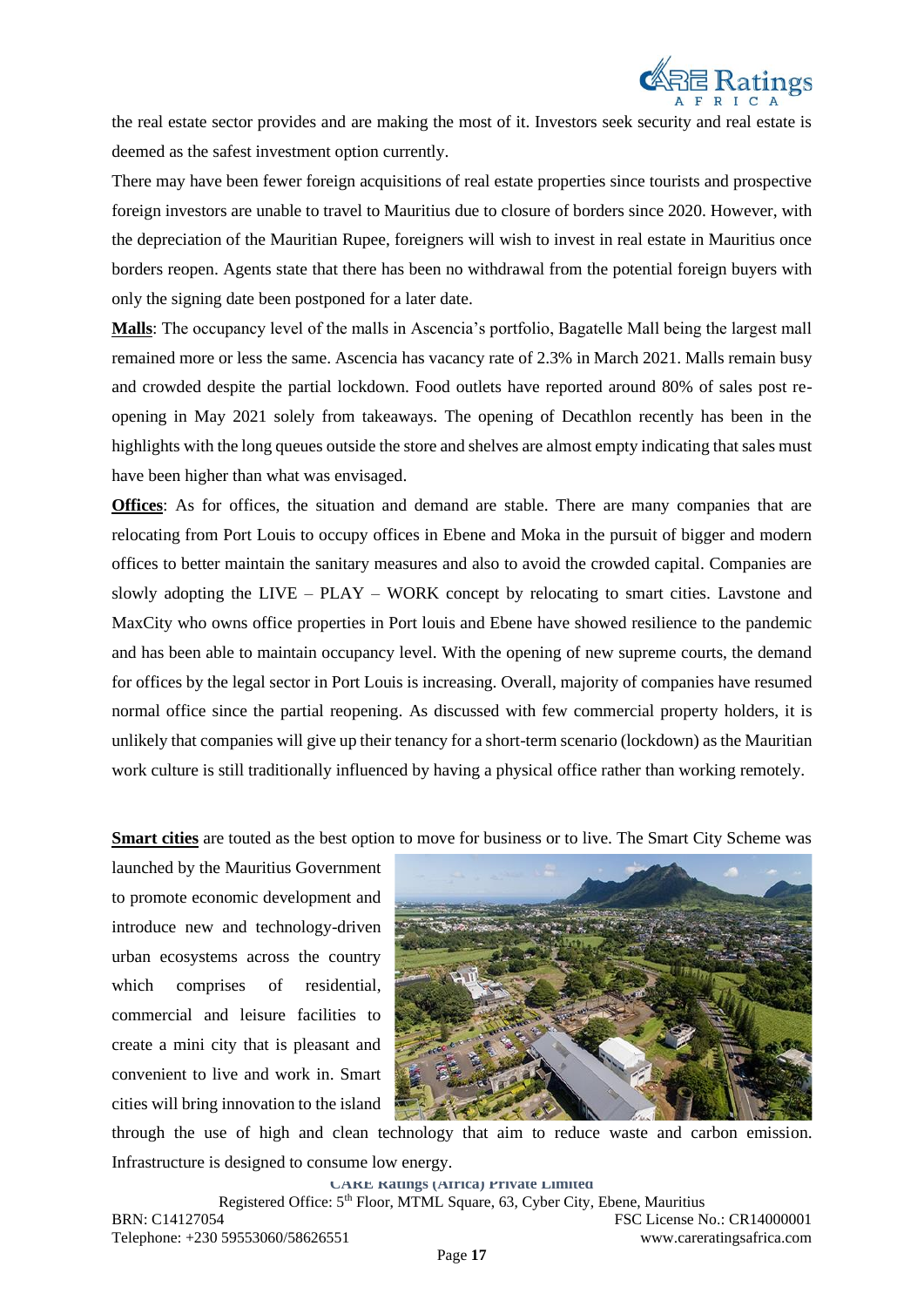

There are numerous incentives being provided to developers and investors under the Smart City Scheme. The company is exempted from payment of income tax for a period of 8 years, zero VAT paid on capital goods, zero customs duty, land transfer tax and registration duty, morcellement tax and land conversion tax. As for the buyers, the tax benefits are as follows:

- 1. First-time Mauritian buyers acquiring a residential unit are exempted from registration duty.
- 2. Full recovery of VAT of input tax allowable in terms of capital goods (building structure), plant, machinery, and equipment.
- 3. Accelerated annual allowance granted at a rate of 50% of the costs in respect of capital expenditure incurred by any company operating within the Smart City Scheme on energyefficient equipment and green technology.

**Moka Smart City** is located just 15 mins away from Port-Louis and 30 minutes from the airport. It has quickly gained popularity and became the place to live, work and play. The district of Moka comprises of more than 26,000 inhabitants. Moka is well appreciated for its temperate climate. More than 35% of Moka Smart City is made up of green and common spaces to ensure inhabitants have ample space for a morning job, bike ride and trail run. Additionally, there is no time for boredom with the number of activities catering for all age range such as great restaurants, cafes, pubs, open-air theatre, cinemas, bowling arena, night trail runs and places to visit such as Eureka Falls, Maison Eureka, Dodo Quest, Bassin Canard to name a few.

The mini city comprises of three business centers namely Vivea Business Park (historic place being the former sugar mill), The Gardens of Bagatelle and Telfair Square. Vivea Business Park is home to more than 50 companies employing more than 1,500 people. Many renowned companies such as PwC, AON Hewitt, Alteo, Arup have moved to the business centres from Port-Louis or Ebene. The many residential units, the most striking one being Les Promenades d'Helvetia are close to the business centres, makes a great place to live allowing for a pleasant walk to and back from work.